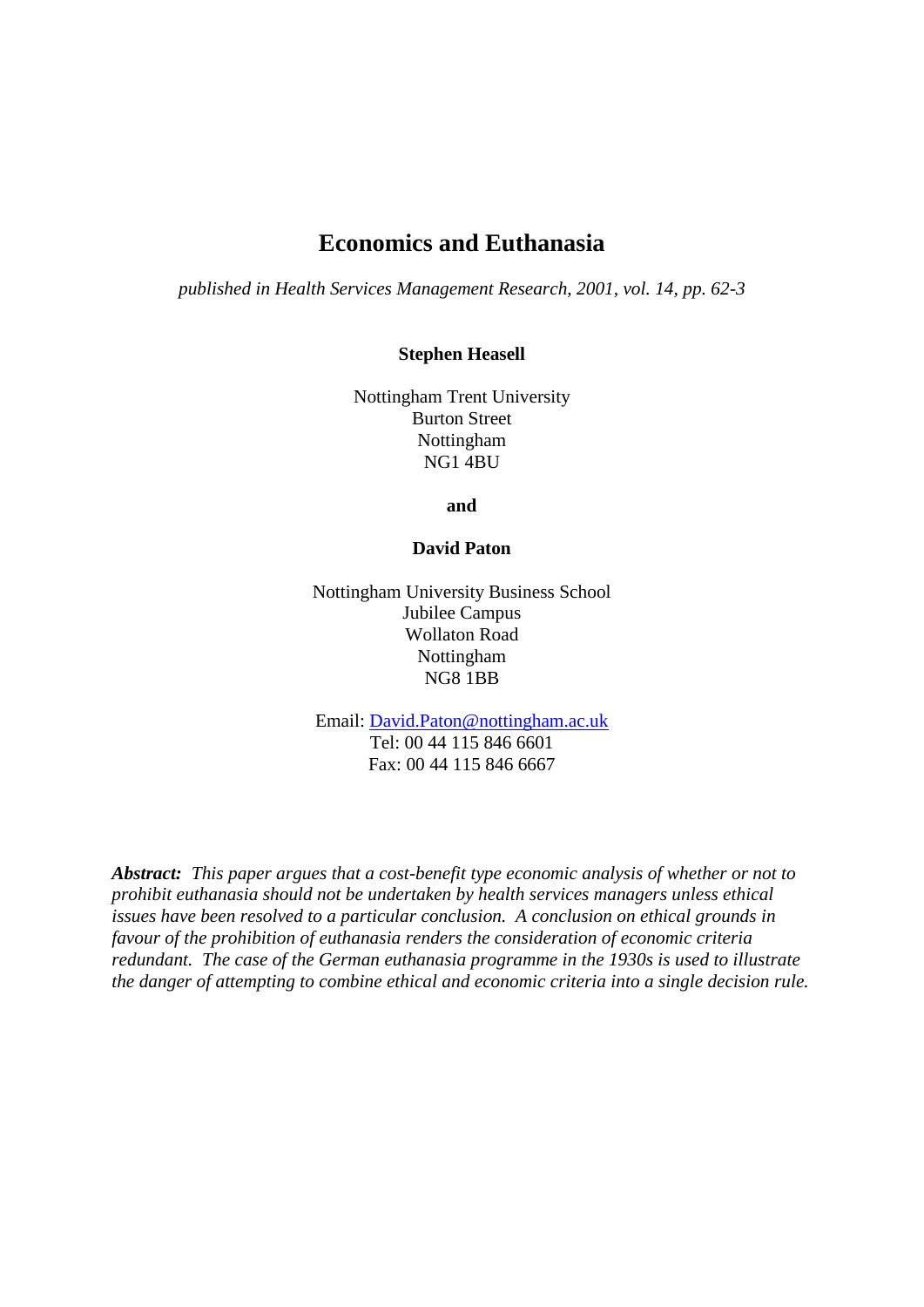## **A Note on Economics and Euthanasia**

*Abstract: This paper argues that a cost-benefit type economic analysis of whether or not to prohibit euthanasia should not be undertaken by health services managers unless ethical issues have been resolved to a particular conclusion. A conclusion on ethical grounds in favour of the prohibition of euthanasia renders the consideration of economic criteria redundant. The case of the German euthanasia programme in the 1930s is used to illustrate the danger of attempting to combine ethical and economic criteria into a single decision rule.*

In recent years, considerable attention has been paid to the possibility of legalising euthanasia. Although the debate has been based largely around the ethical issues, any change in public policy on this issue could have important implications for the management of health services. It has been argued in this Journal (Ward, 1997) that, as a consequence, the ethical debate about euthanasia should not be divorced from an economic consideration of the costs and benefits to society of euthanasia. In this note we argue that, on the contrary, an economic analysis of euthanasia should be undertaken only if the ethical issues have been resolved in a particular way. In other words, an economic assessment of the case for or against euthanasia is not complementary to the ethical assessment but instead is dependent on its resolution.

Ward (1997) argues that ethics is concerned with individuals and "therefore does not take into account the societal perspective" (p. 33). He contrasts this with economics which is said to be concerned with the relative costs and benefits to society and can "help to determine if euthanasia is of benefit to the majority in society." (p. 33) Implicit in his argument is that the net benefit to the individual (from ethical considerations) can be compared with the net benefit to society (from economics) and that both can be included in an overall decision rule for whether or not to legalise euthanasia. This comparison would presumably have to be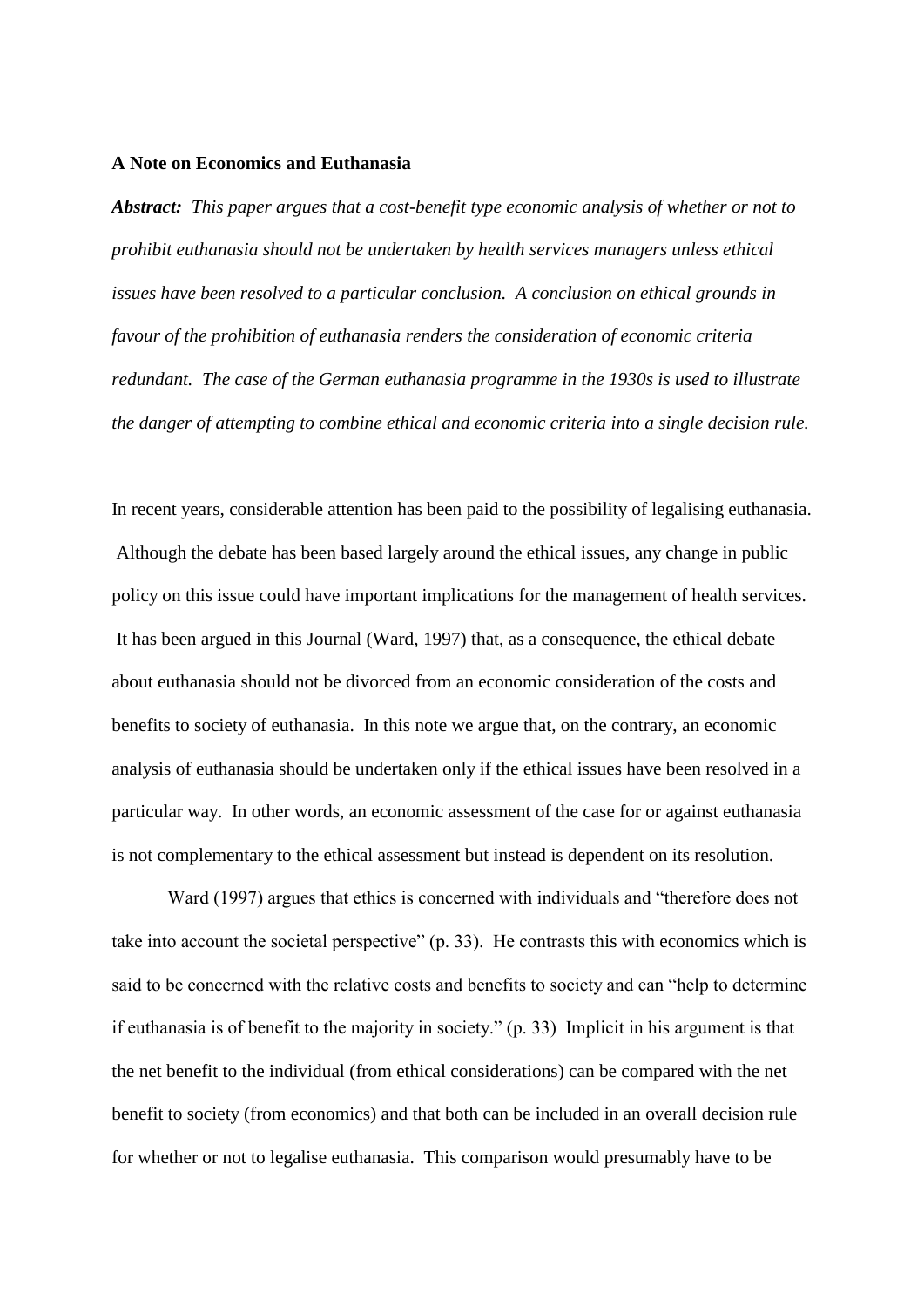made using a common scale on which to measure all the benefits and costs.

The argument that ethical consequences or implications of euthanasia for an individual can be evaluated is based partly on the question of whether or not a value can be put on life. Ward (1997) draws on the health economics literature (e.g. Mooney, 1977) to suggest that a positive answer to this question is implicit in many health rationing decisions and is applicable to the euthanasia decision. An event which results in a death, however, involves not just a transition from a state of being alive to one of being dead; it is also set within a specific context. In particular, euthanasia (as defined by, for example, Leenan, 1984) also involves the specific act of a medical professional killing a patient. The ethical status of this act has implications both for individuals and for society. Thus, to be able to make an economic assessment of euthanasia, we would have to be able to evaluate the costs and benefits of this act of killing. That in turn would involve nothing less than a definition and a resolution of the ethical issues in a particular way.

We can consider two possible conclusions to the ethical debate. The first might be that the act of killing by euthanasia is ethically acceptable in some circumstances. In this case, it would be appropriate to consider the net benefits of the act to the individual patient along with the wider economic considerations. Alternatively, the conclusion might be that the act of killing by euthanasia is ethically unacceptable. In that case, it becomes impossible to draw up a scale on which to compare the net benefits of the act with the wider economic considerations. For example, the killing of an innocent person against their will might be considered ethically unacceptable under any circumstances. If so, it would be entirely inappropriate to move on to an economic evaluation of the overall net benefits to society of a policy to legalise the killing of that individual.

Ward (1997) asserts that "introducing an economic perspective is not incompatible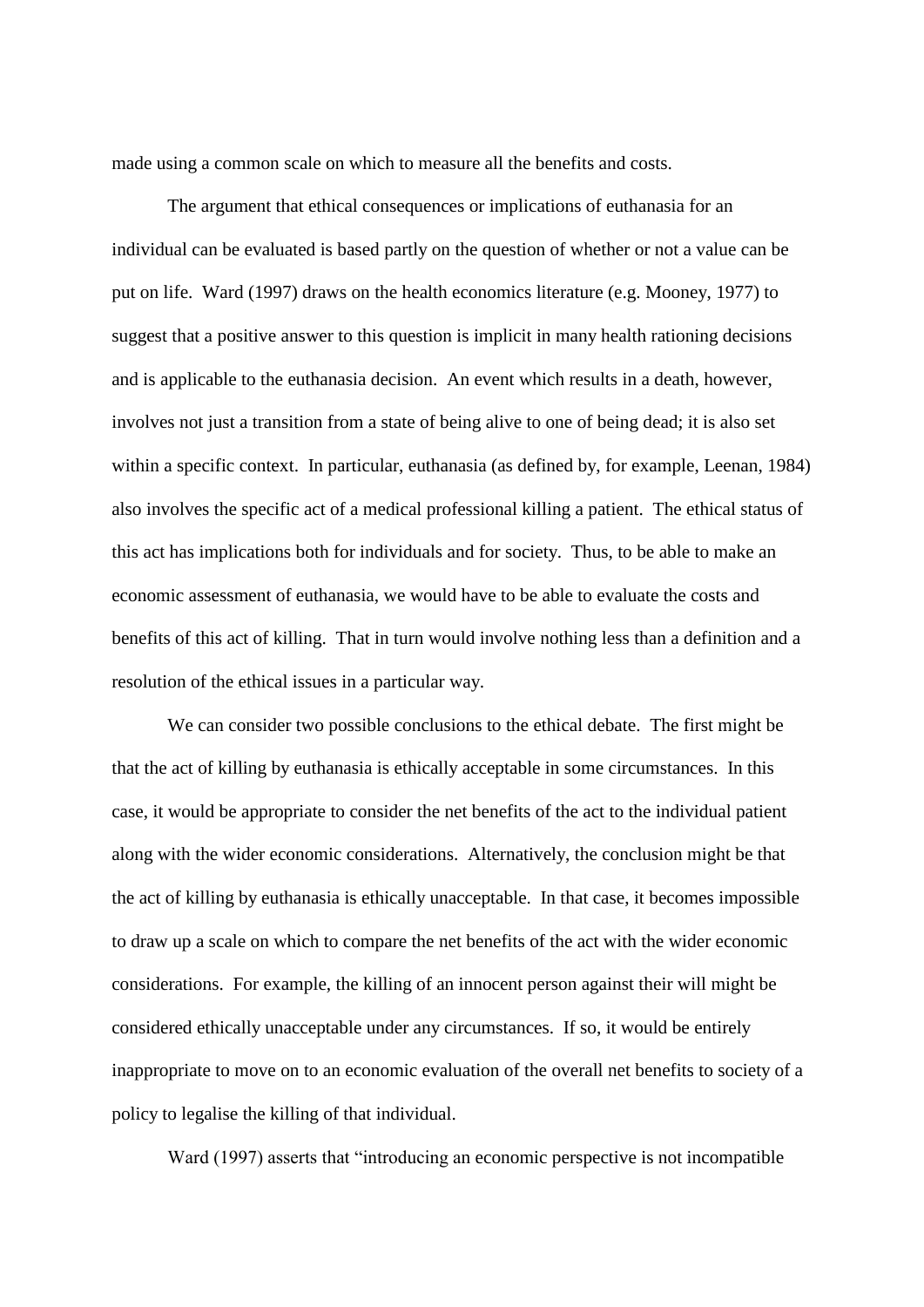with ethical issues" (p.40), whereas we argue that the decision to include an economic perspective to resolve the policy issue is conditional on a particular prior resolution of the ethical issues. Ward suggests that, from a reading of the literature, the ethics and the economics of euthanasia point in the same direction for policy; that is, against a complete prohibition (op. cit., p. 40). If that were indeed so (and the literature is not conclusive), then the decision implied by combining economic and ethical considerations would be the same as that implied by resolving the ethical issue first. Thus, the two different decision rules lead to the same decision in this case. This would not necessarily be the case, however, in all circumstances; that is, where the ethical considerations point towards one decision and the economics towards a different one. By proposing to compare ethics and economics of euthanasia whatever the circumstances, Ward implies that the decision rule is defined by a particular prior resolution of the ethical issues: one that finds an unqualified prohibition unacceptable.

A case study from this century may help to illustrate the argument. The euthanasia programme of Germany which commenced in the 1930's is well-documented (see, for example, Cleaver and Grant, 1998). Attempts to justify this programme concentrated on its economic benefits, for example that "300,000 hospital beds would be made available by getting rid of mental patients" (Wertham, 1998, p.24). The use of economic arguments in this way was viewed by many as being inappropriate. This view was coupled with a judgement that the German euthanasia programme was ethically unacceptable. Once this conclusion on the ethical debate had been drawn, the discussion of the economic arguments which took place in Germany became at best irrelevant and at worst offensive.

In conclusion, we would urge economists and health managers to be careful before drawing on a conventional cost-benefit type of economic analysis to support ethically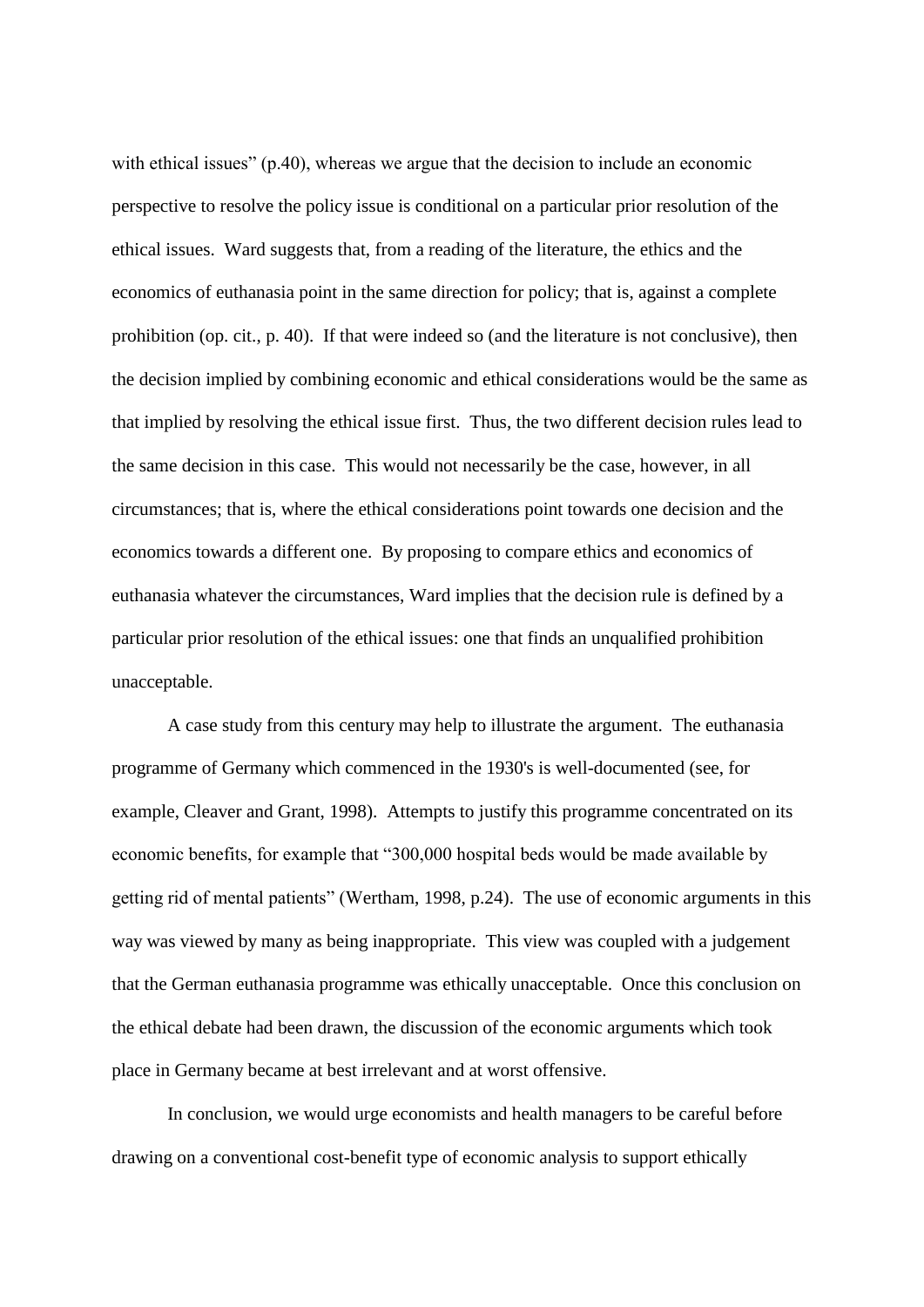questionable policy proposals. Rather we should acknowledge that, in some cases, ethical considerations render the consideration of economic criteria redundant.

## **References**

Cleaver, C, Grant, E and Rothe, M (1998), `Lessons From History's Most Calamitous Experience: events leading to the holocaust', in Wilkie, J.C. (Editor), *Assisted Suicide and Euthanasia Past and Present*, Cincinnati: Hayes, 5-15.

Leenan, H.J. (1984), `The Definition of Euthanasia', *Medicine and Law*, 3, 333-8.

Mooney, G. (1977), *The Valuation of Human Life*, London: Macmillan Press.

Ward, P.R. (1997), `Health Care Rationing: can we afford to ignore euthanasia?', *Health Services Management Research*, 10, 32-41.

Wertham, F. (1998), `The Geranium in the Window', in Wilkie, J.C. (Editor), *Assisted Suicide and Euthanasia Past and Present*, Cincinnati: Hayes